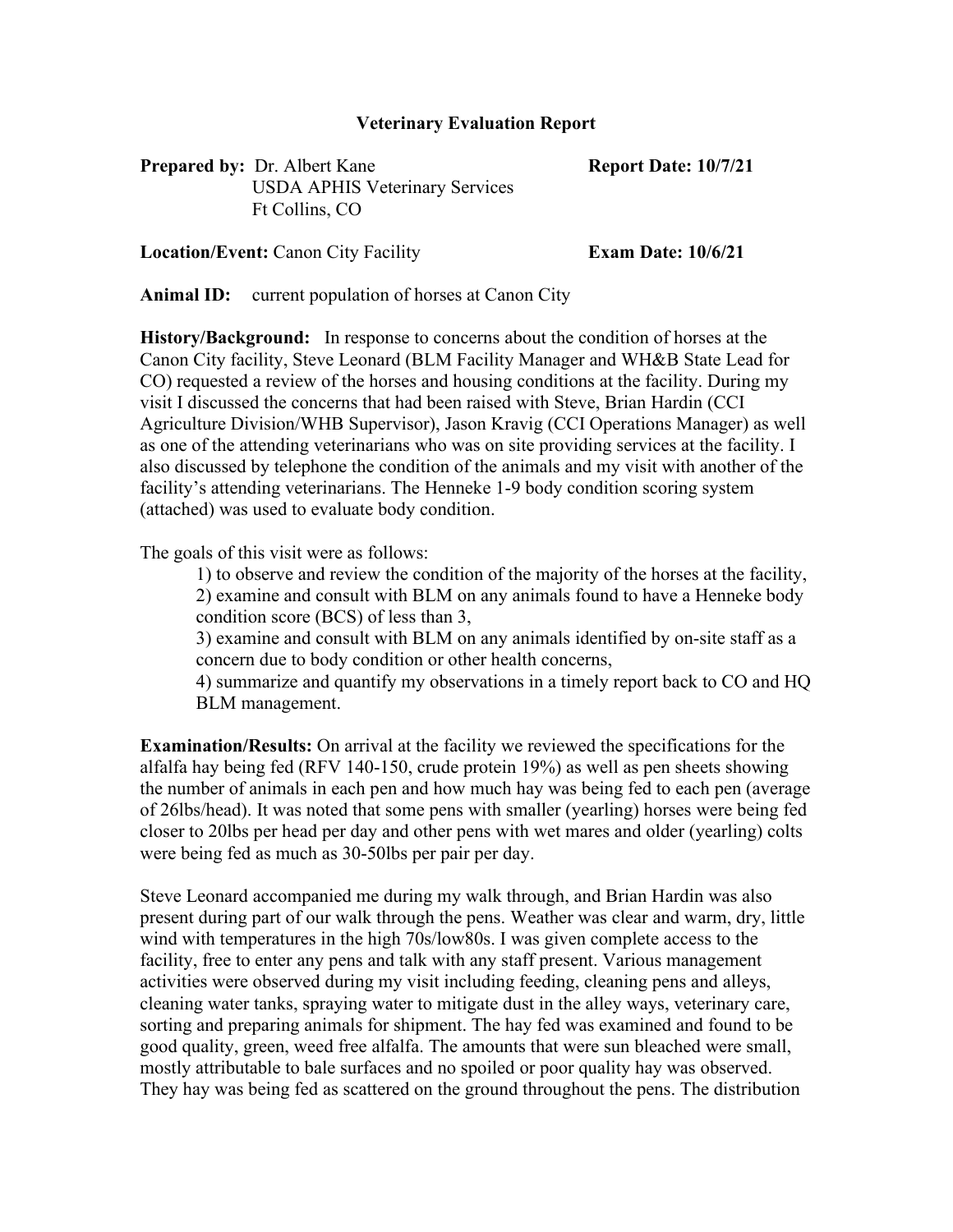was more than adequate for all animals to eat simultaneously plus additional space allowing them to change position during feeding. Fighting among the animals was not observed at any time including during feeding.

We walked through 39 pens and assessed body condition at a pen level for 1993 of the adult horses in residence. The horses in residence include those from the Red Desert gather in WY completed last year and horses from the recent West Douglas and Sand Wash Basin gathers. The classes of horses included nursing (wet) mares), dry mares, stallions, geldings, yearlings and a small number of burros (in good condition housed near the main road and not otherwise included in this report). Two pens of animals being sorted for shipment were observed but not counted or scored in detail. Nursing foals were considered along with their dams but not included in the 1993 count of those observed.

Overall the vast majority of the horses were in good condition (Henneke BCS of 4 or greater) with most having a BCS of 4 or 5, no obese (BCS 7-9) horses were observed. *Forty-nine of the 1993 horses observed (2.5%) were found to have a Henneke BCS of 3 (thin). This included 2 of 378 (0.5% of) dry mares, 9 of 411 (2% of) geldings, 37 of 1087 (3.4% of) wet mares, 0 of 67 (0% of ) yearlings .*

At the start of my visit 13 animals were specifically brought to my attention due to poor body condition. Eleven of these (West Douglas horses BCS=2.5-2.75) had already been sorted into a separate pen for supplemental feeding. One Red Desert horse (BCS=3) was in a sick pen awaiting evaluation by the attending veterinarian and one Sand Wash Basin horse (BCS=2.75) had been identified for sorting into a sick pen for evaluation by the attending veterinarian and for supplemental feeding.

Other observations made during my visit included the following:

1) Many wet mares from the Red Desert and Sand Wash Basin groups still had older colts (over 6 months of age) at their sides,

2) Some mares in the Red Desert group had short tails, most likely from them being chewed by colts or other adult horses,

3) Neck tags on Red Desert yearlings were beginning to get snug and would soon need adjustment,

4) Hoof condition overall was good – hooves on Red Desert yearlings were soon to need their first trimming during this critical age for optimal hoof and lower leg development. The adults of the large Red Desert group would soon need to be trimmed over a short period of time having all arrived at roughly the same time. Similarly, the West Douglas/Sand Wash Basin groups while not needing to be trimmed for at least a few months would likely need to be trimmed over a relatively short time interval having arrived over a short period of time.

5) None of the pens including those pens containing animals sorted off for supplemental feeding had much if any residual hay left from the previous day's feeding.

6) The two attending veterinarians I spoke to no had no concerns regarding the condition of the horses at Canon City. One felt that most people were accustomed to looking at overly fat horses and that most people erroneously regarded a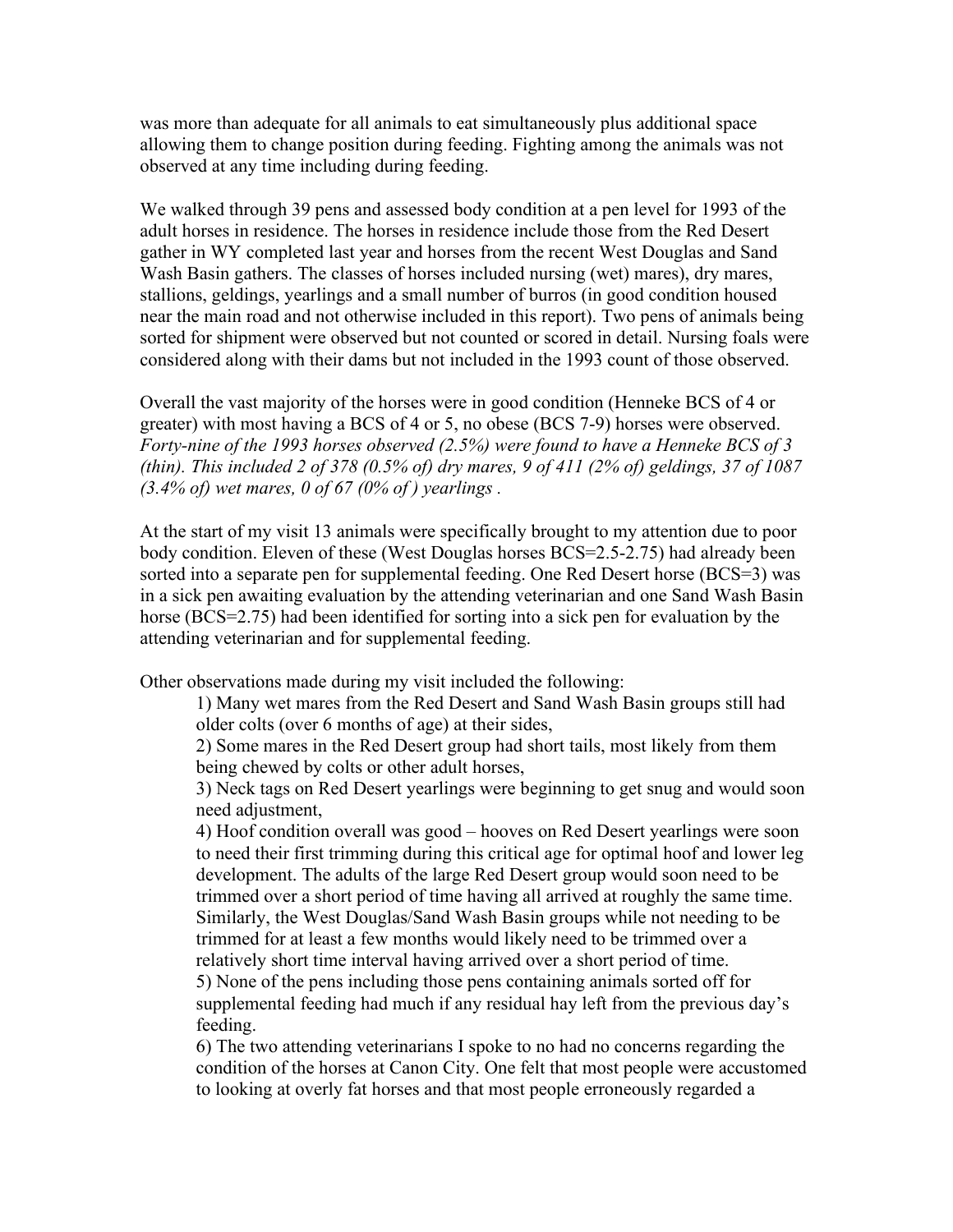BCS=4 horse, like a racehorse, as too thin when in fact it may simply be a very fit horse or a horse that was not an easy keeper. He did express concerns that BLM staff responsible for the day-to-day management of WHB may be reluctant to euthanize animals unless they are acutely suffering because of pressure from management not to euthanize animals even if they have a poor prognosis for recovery as outlined in BLM policy.

**Discussion:** The goal for BLM management in facilities is to maintain horses in good body condition (BCS of 4 or greater). BCS=3 horses should be specifically managed to improve their condition prior to shipping from any facility and those that have a poor prognosis for achieving and maintaining a body condition of at least 3 should be euthanized as an act of mercy as described in BLM policy (PIM2021-007). Guidance for facilities is to feed about 2.0-2.5% of body weight (20-25lbs for a 1000lb horse) or as much good quality feed as necessary to maintain all animals in good body condition (BCS at least 4).

Unlimited, free-choice feeding of all horses in a large group tends to overfeed the majority of animals with many becoming overly fat. Free choice feeding of large groups across the board is therefore not healthy for the majority of animals, wastes feed and is not an efficient way to feed horses. In large groups of horses being limit fed (ie. feeding by a calculated pounds of feed per head per day) the majority of the animals should be in good condition (BCS=4-6), some who are more aggressive eaters and easy keepers will become too fat (BCS=7-9) and some who are timid eaters, have dental problems or for various metabolic reasons are hard keepers will become too thin (BCS<4). Older horses (20+ YO), those with dental changes (shedding incisors or caps) or abnormalities and mares nursing foals tend to have a harder time maintaining their body condition. A good rule of thumb is that if 10% or more of animals in a large group are too thin there is likely a feed, feeding or herd level health problem that needs to be addressed. If 5% of the horses are too thin the situation should be investigated to ascertain the reason. One should expect 1-3% of animals to be thin (BCS=3) in any large group of horses that are limit fed. No animals should be maintained long term with a BCS<3. Optimizing body condition across the board should include some measures to adjust feed type, the energy content of the feed provided as well as the amount fed to the class (growing horse, dry mare, wet mare, gelding/stallion) and body condition of the horses, feeding as much quality feed as necessary to maintain at least a BCS=4.

## **Conclusion(s)/Recommendation(s):**

The vast majority of the animals observed at the Canon City facility were in good condition. The quality of the alfalfa hay being fed was very good and the manner in which the horses were fed was appropriate for the conditions present. Only a few horses  $(50/1993 \text{ or } 2.5\%)$  were thin (BCS-3), a very few horses (12/1993 or 0.6%) were very thin (BCS=2-3) and none of the horses were emaciated (BCS $\leq$ 2). The very thin horses had previously been sorted or were already identified for sorting into separate pens for extra feed. Overall conditions at the facility were good with clean pens, feet in acceptable